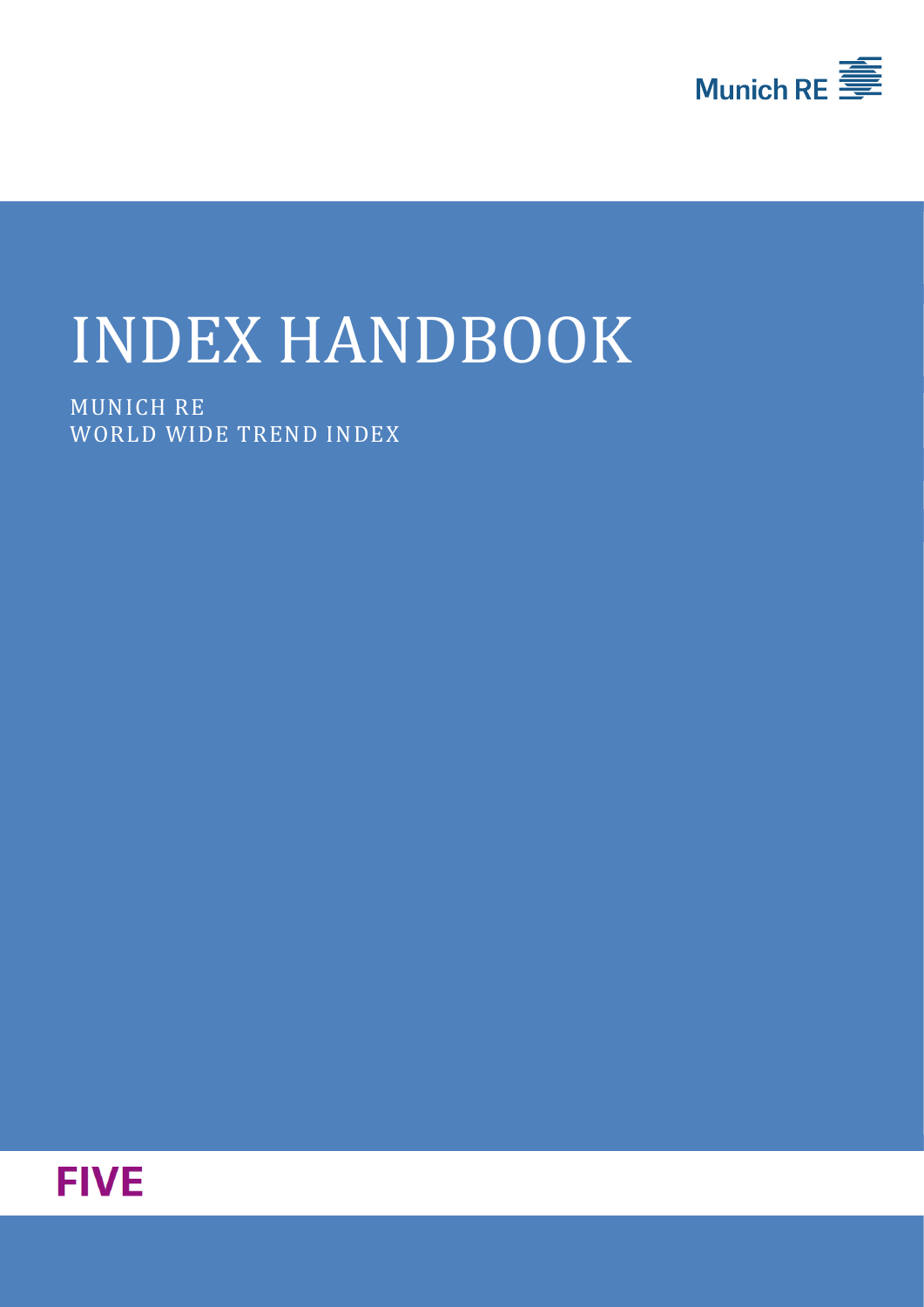

## **Table of Contents**

| 1.  |      |        |  |  |  |  |
|-----|------|--------|--|--|--|--|
| 2.  |      |        |  |  |  |  |
|     | 2.1. |        |  |  |  |  |
|     | 2.2. |        |  |  |  |  |
|     | 2.3. |        |  |  |  |  |
|     | 2.4. |        |  |  |  |  |
|     |      | 2.4.1. |  |  |  |  |
|     |      | 2.4.2. |  |  |  |  |
|     | 2.5. |        |  |  |  |  |
|     | 2.6. |        |  |  |  |  |
|     | 2.7. |        |  |  |  |  |
| 3.  |      |        |  |  |  |  |
| 4.  |      |        |  |  |  |  |
| 5.  |      |        |  |  |  |  |
| 6.  |      |        |  |  |  |  |
|     | 6.1. |        |  |  |  |  |
|     | 6.2. |        |  |  |  |  |
|     | 6.3. |        |  |  |  |  |
| 7.  |      |        |  |  |  |  |
| 8.  |      |        |  |  |  |  |
|     | 8.1. |        |  |  |  |  |
|     | 8.2. |        |  |  |  |  |
|     | 8.3. |        |  |  |  |  |
|     |      |        |  |  |  |  |
|     | 9.1. |        |  |  |  |  |
|     | 9.2. |        |  |  |  |  |
|     | 9.3. |        |  |  |  |  |
| 10. |      |        |  |  |  |  |
|     |      |        |  |  |  |  |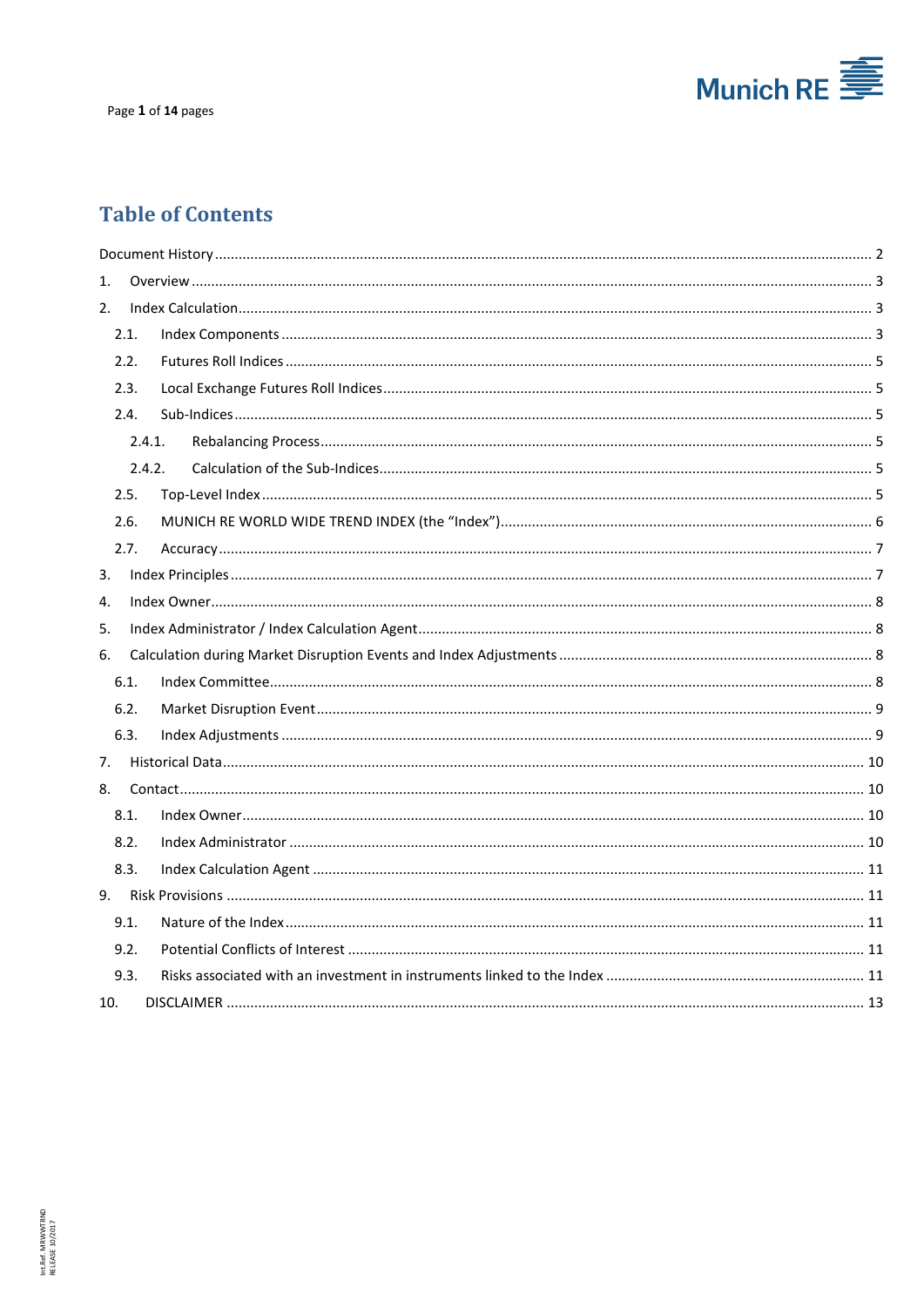

Page **2** of **14** pages

# <span id="page-2-0"></span>**Document History**

| 1 October 2017 | Index Live Date and document release                                               |
|----------------|------------------------------------------------------------------------------------|
| 1 October 2019 | Change O/N rate from EONIA <lndex> to ESTRON <lndex> + 8.5bps (see</lndex></lndex> |
|                | https://www.ecb.europa.eu/stats/financial markets and interest rates/euro short-   |
|                | term rate/html/eurostr overview.en.html)                                           |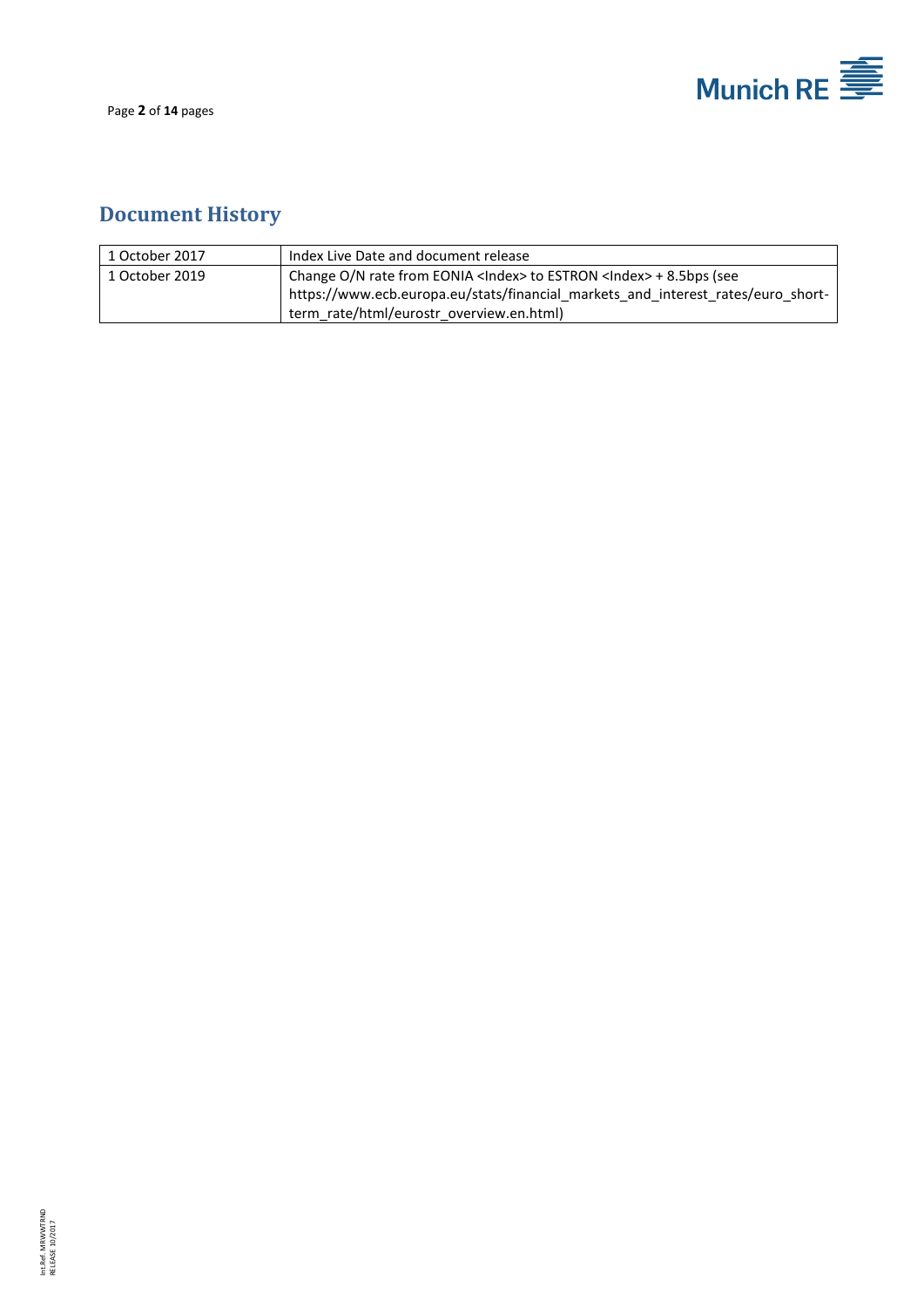

## <span id="page-3-0"></span>**1. Overview**

The MUNICH RE WORLD WIDE TREND INDEX (the "**Index**") is a risk controlled version of the MUNICH RE WORLD WIDE TREND NON-RC INDEX (the "**Top-Level Index**"). This Index is comprised of 4 trend-following strategy sub-indices (the "**Sub-Indices**"). The Index, the Top-Level Index and its Sub-Indices are denominated in EUR.

"**Index Business Days**", for the calculation of the Index, the Top-Level Index and its Sub-Indices, are all weekdays except Munich<sup>1</sup> holidays. Throughout the document, if "**t**" is an Index Business Day, then "**t-b**" refers to the preceding Index Business Day. In case of a holiday on the relevant futures exchange which is not a Munich holiday, the stale price from the prior available Index Business Day is used for the respective constituent.

The Index is calculated on a total return basis, whereas the Top-Level Index and its Sub-Indices are defined as excess return indices. The values of the Index, the Top-Level Index and its Sub-Indices are calculated on each Index Business Day t, and shall reflect constituent futures prices as of market close in Japan. Hence, for non-Japan listed index constituents, the futures price as of Index Business Day t is actually the settlement price of the relevant futures exchange as of the respective previous Futures Trading Day (as defined below).

The Index Live Date (the "**Index Live Date**") is 2 October 2017. The Index Start Date is 28 December 1987 (the "**Index Start Date**"). The Index has an initial value of 100 EUR on its Index Start Date.

The level of the Index, as determined by the Index Calculation Agent (as defined below), will be reported on Bloomberg via the page MRWWTRND <Index> or any successor financial information service as defined by the Index Owner, in consultation with the Index Administrator (as defined below) in its sole and absolute discretion.

## <span id="page-3-1"></span>**2. Index Calculation**

## <span id="page-3-2"></span>**2.1. Index Components**

The index is initially starting with 30 "**Index Components**", which are the futures markets (each a "**Future Series**") listed in below table. The components on this list and the number of components may change in the future in accordance with chapter [3](#page-7-1) of this handbook.

| #     | <b>FUTURES</b><br><b>NAME</b> | <b>Ticker</b><br>Prefix <sup>2</sup> | <b>Ticker</b><br>Extension <sup>3</sup> | <b>FX RATE Xi</b> | <b>ASSET CLASS<sup>4</sup></b> |
|-------|-------------------------------|--------------------------------------|-----------------------------------------|-------------------|--------------------------------|
| $i=1$ | OSE 10YR JGB                  | <b>JB</b>                            | Comdty                                  | JPY/EUR           | <b>Fixed Income</b>            |
| $i=2$ | <b>CME 10YR T-Note</b>        | <b>TY</b>                            | Comdty                                  | USD/EUR           | <b>Fixed Income</b>            |
| $i=3$ | CME 30YR T-Bond               | US.                                  | Comdty                                  | USD/EUR           | <b>Fixed Income</b>            |
| $i=4$ | <b>TMX 10YR CGB</b>           | CN                                   | Comdty                                  | CAD/EUR           | <b>Fixed Income</b>            |
| $i=5$ | <b>ICE Long Gilt</b>          | G                                    | Comdty                                  | GBP/EUR           | <b>Fixed Income</b>            |
| $i=6$ | Eurex Euro-Bund               | <b>RX</b>                            | Comdty                                  | 1                 | <b>Fixed Income</b>            |
| $i=7$ | Eurex Euro-Buxl               | <b>UB</b>                            | Comdty                                  | 1                 | <b>Fixed Income</b>            |

 $\overline{a}$ <sup>1</sup> New Year's Day, Epiphany, Shrove Tuesday, Good Friday, Easter Monday, Labour Day, Ascension Day, Whit Monday, Corpus Christi Day, Assumption Day, Day of German Unity, All Saints' Day, Christmas Eve, Christmas Day, Christmas Holiday (St. Stephen's Day), New Year's Eve.

<sup>&</sup>lt;sup>2</sup> Ticker as currently available on the market information service by Bloomberg L.P.

<sup>&</sup>lt;sup>3</sup> Ticker as currently available on the market information service by Bloomberg L.P.

<sup>4</sup> CO: commodities, EQ: equities, FI: fixed income, FX: foreign exchange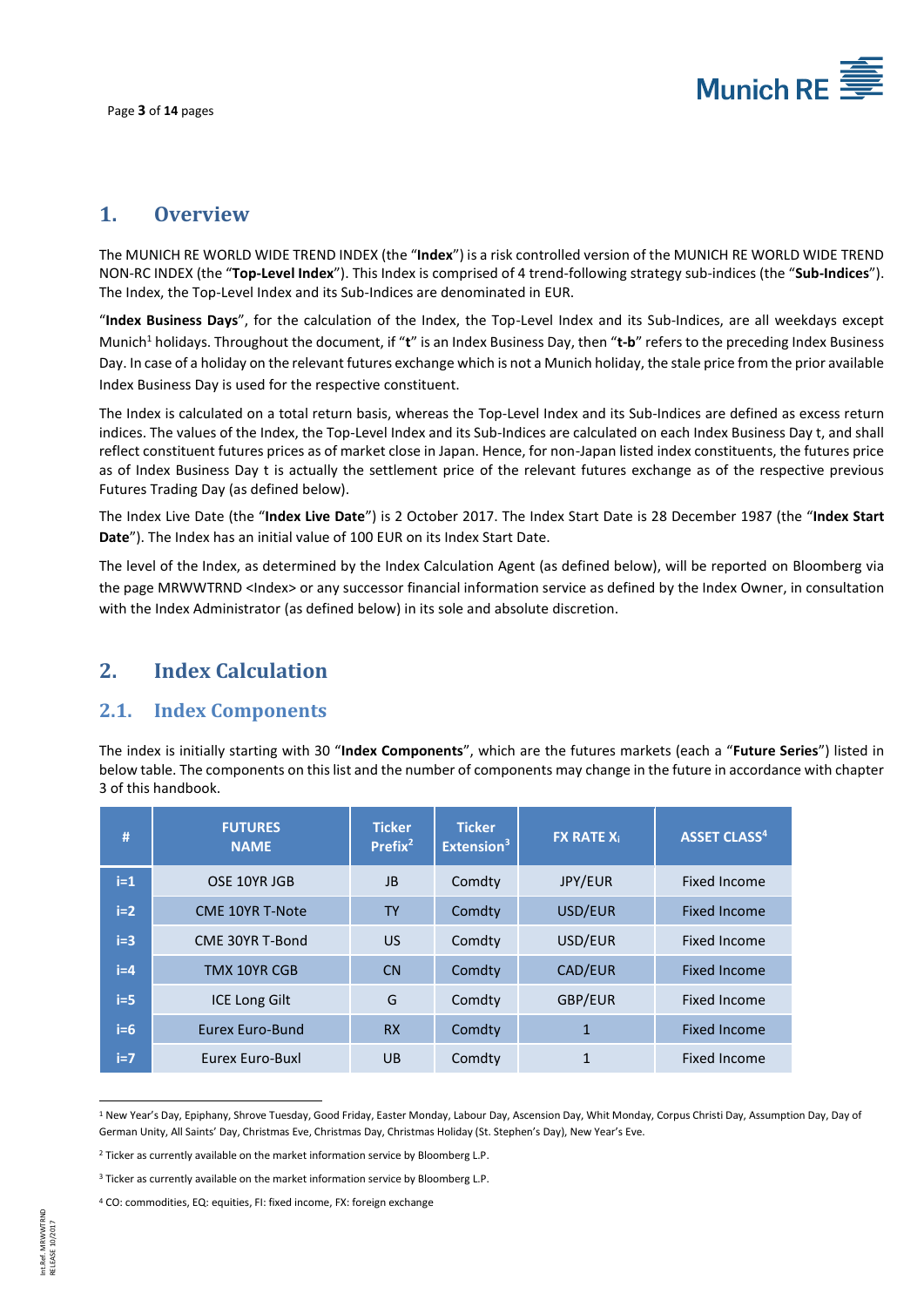

Page **4** of **14** pages

| $i=8$  | OSE Nikkei 225               | <b>NK</b> | Index  | JPY/EUR        | Equities    |
|--------|------------------------------|-----------|--------|----------------|-------------|
| $i=9$  | CME E-mini S&P 500           | <b>ES</b> | Index  | USD/EUR        | Equities    |
| $i=10$ | CME E-mini NASDAQ-100        | <b>NQ</b> | Index  | USD/EUR        | Equities    |
| $i=11$ | Eurex EURO STOXX 50          | VG        | Index  | $\mathbf{1}$   | Equities    |
| $i=12$ | <b>Eurex DAX</b>             | <b>GX</b> | Index  | $\mathbf{1}$   | Equities    |
| $i=13$ | ICE FTSE 100                 | Z         | Index  | GBP/EUR        | Equities    |
| $i=14$ | <b>HKFE Hang-Seng</b>        | HI        | Index  | <b>HKD/EUR</b> | Equities    |
| $i=15$ | <b>ICE Brent Oil</b>         | CO        | Comdty | USD/EUR        | Commodities |
| $i=16$ | <b>NYMEX Crude Oil</b>       | CL        | Comdty | USD/EUR        | Commodities |
| $i=17$ | <b>COMEX Gold</b>            | GC        | Comdty | USD/EUR        | Commodities |
| $i=18$ | <b>COMEX Copper</b>          | HG        | Comdty | USD/EUR        | Commodities |
| $i=19$ | <b>NYMEX Heating Oil</b>     | HO        | Comdty | USD/EUR        | Commodities |
| $i=20$ | <b>NYMEX Natural Gas</b>     | <b>NG</b> | Comdty | USD/EUR        | Commodities |
| $i=21$ | <b>NYMEX Platinum</b>        | <b>PL</b> | Comdty | USD/EUR        | Commodities |
| $i=22$ | <b>ICE LS Gas Oil</b>        | QS        | Comdty | USD/EUR        | Commodities |
| $i=23$ | <b>COMEX Silver</b>          | SI        | Comdty | USD/EUR        | Commodities |
| $i=24$ | <b>NYMEX RBOB Gasoline</b>   | <b>XB</b> | Comdty | USD/EUR        | Commodities |
| $i=25$ | <b>CME Euro</b>              | EC        | Curncy | USD/EUR        | <b>FX</b>   |
| $i=26$ | <b>CME Japanese Yen</b>      | JY        | Curncy | USD/EUR        | <b>FX</b>   |
| $i=27$ | <b>CME Swiss Franc</b>       | <b>SF</b> | Curncy | USD/EUR        | <b>FX</b>   |
| $i=28$ | <b>CME British Pound</b>     | <b>BP</b> | Curncy | USD/EUR        | <b>FX</b>   |
| $i=29$ | <b>CME Canadian Dollar</b>   | CD        | Curncy | USD/EUR        | <b>FX</b>   |
| $i=30$ | <b>CME Australian Dollar</b> | <b>AD</b> | Curncy | USD/EUR        | <b>FX</b>   |

*Example:* For t = 04/28/2015, the futures price F<sub>j,t</sub>[t] corresponds to CME settlement as of 04/27/2015 for the Active Contract as of 04/27/2015.

The month letter codes of the roll schedule are defined as follows:

| <b>Letter</b> | <b>Contract</b><br><b>Maturity</b> | <b>Letter</b> | <b>Contract</b><br><b>Maturity</b> | <b>Letter</b> | <b>Contract</b><br><b>Maturity</b> |
|---------------|------------------------------------|---------------|------------------------------------|---------------|------------------------------------|
|               | January                            |               | May                                |               | September                          |
| G             | February                           | м             | June                               | v             | October                            |
| н             | March                              |               | July                               | X             | November                           |
|               | April                              |               | August                             |               | December                           |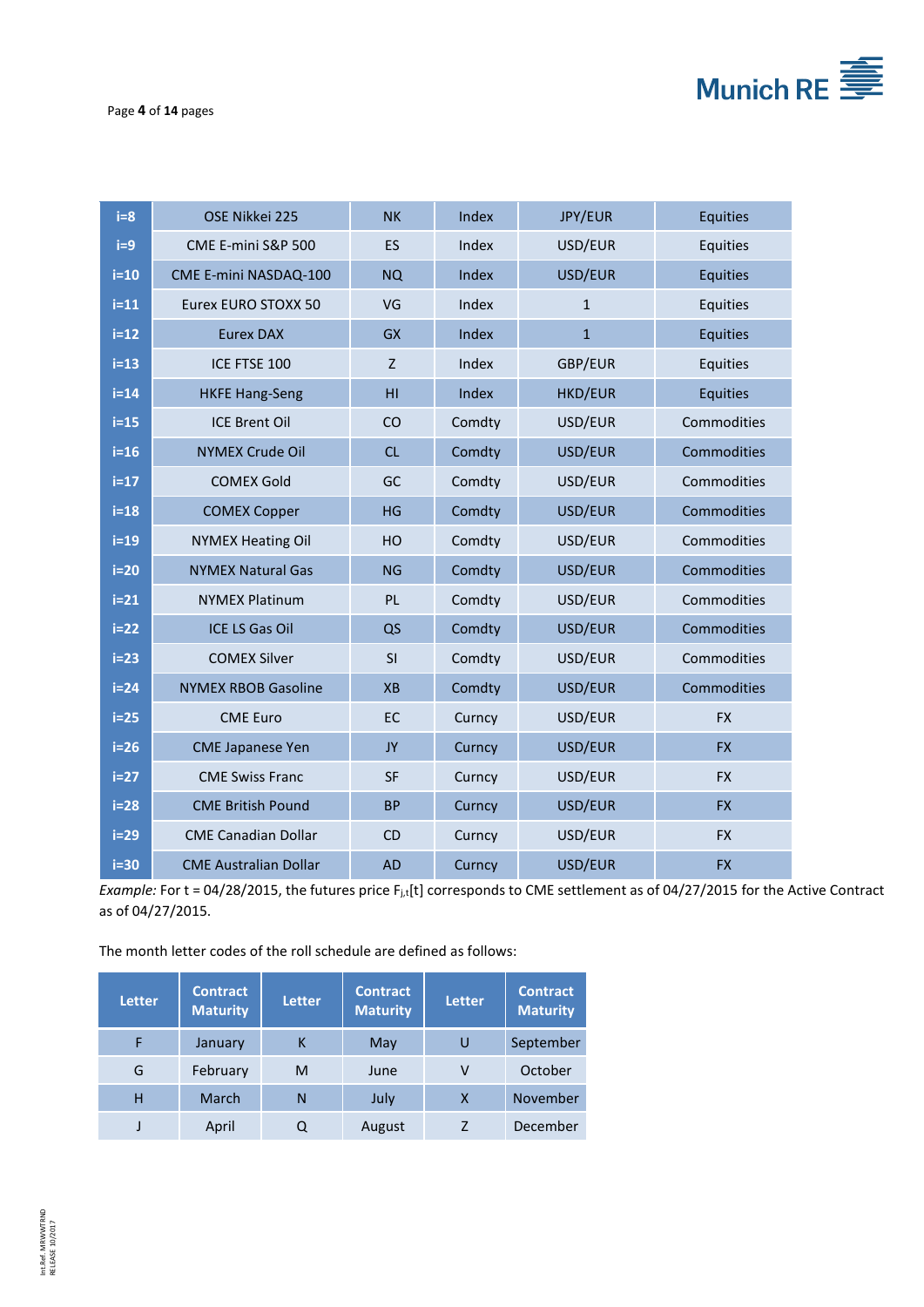

### <span id="page-5-0"></span>**2.2. Futures Roll Indices**

A Futures Roll Index is a futures position continuously rolled in the Active Contract. A standard futures roll from the front contract into the next contract is performed two index business days before the futures contract's last trade or first notice date, respectively.

Each Futures Roll Index #i starts with a value of 100 and is denominated in the underlying futures currency. Currently daily settlement prices of the corresponding futures contracts are used to calculate the daily levels of the Futures Roll Indices.

## <span id="page-5-1"></span>**2.3. Local Exchange Futures Roll Indices**

A Local Exchange Futures Roll Index is a futures position continuously rolled in the Active Contract using the holiday calendar of the relevant futures exchange. Local Exchange Futures Roll Indices are calculated for all covered futures markets.

## <span id="page-5-2"></span>**2.4. Sub-Indices**

The Top-Level Index is comprised of four trend-following strategy Sub-Indices. The four Sub-Indices are using a different parameterization with regard to the momentum signal.

Each Sub-Index represents a momentum-based strategy applied to all members of the investment universe. For this purpose, on each Rebalancing Day the momentum signal is evaluated for each member. In the case of positive momentum a long position is established in the respective futures market. In the case of negative momentum, a short position is established in the respective futures market. Otherwise it is given a zero weight. Each Sub-Index started on the respective Index Start Date with a value of 100 EUR.

#### <span id="page-5-3"></span>**2.4.1. Rebalancing Process**

#### *Rebalancing Days*

In general, the first Index Business Day t of each calendar month is a Rebalancing Day. Holidays on the individual exchanges can result in a different Rebalancing Day, which would always be the nearest day possible.

#### *Momentum Signal*

On each Rebalancing Day, the four momentum signals are calculated; signal 1 is based on 3 months of data, signal 2 is based on 6 months of data, signal 3 is based on 9 months of data and signal 4 is based on 12 months of data. The signal compares the current price level to the price level at the beginning of the time window.

#### *Weight Determination*

On a Rebalancing Day the Index Components' weights are reset so that all positions in the respective sub-index contribute the same amount of risk, expressed as standard deviation of daily log-returns, to the sub-index. The weights are rounded to four decimal places.

#### <span id="page-5-4"></span>**2.4.2. Calculation of the Sub-Indices**

Using these weights the holdings in each of the individual index components are determined, and the sub-index value can be calculated.

#### <span id="page-5-5"></span>**2.5. Top-Level Index**

The Top-Level Index combines the four Sub-Indices into one portfolio. The Sub-Indices are weighted inversely proportional to their volatility and the weightings are also implemented in the course of the monthly rebalancing process. The Top-Level Index started on its Index Start Date with a value of 100 EUR.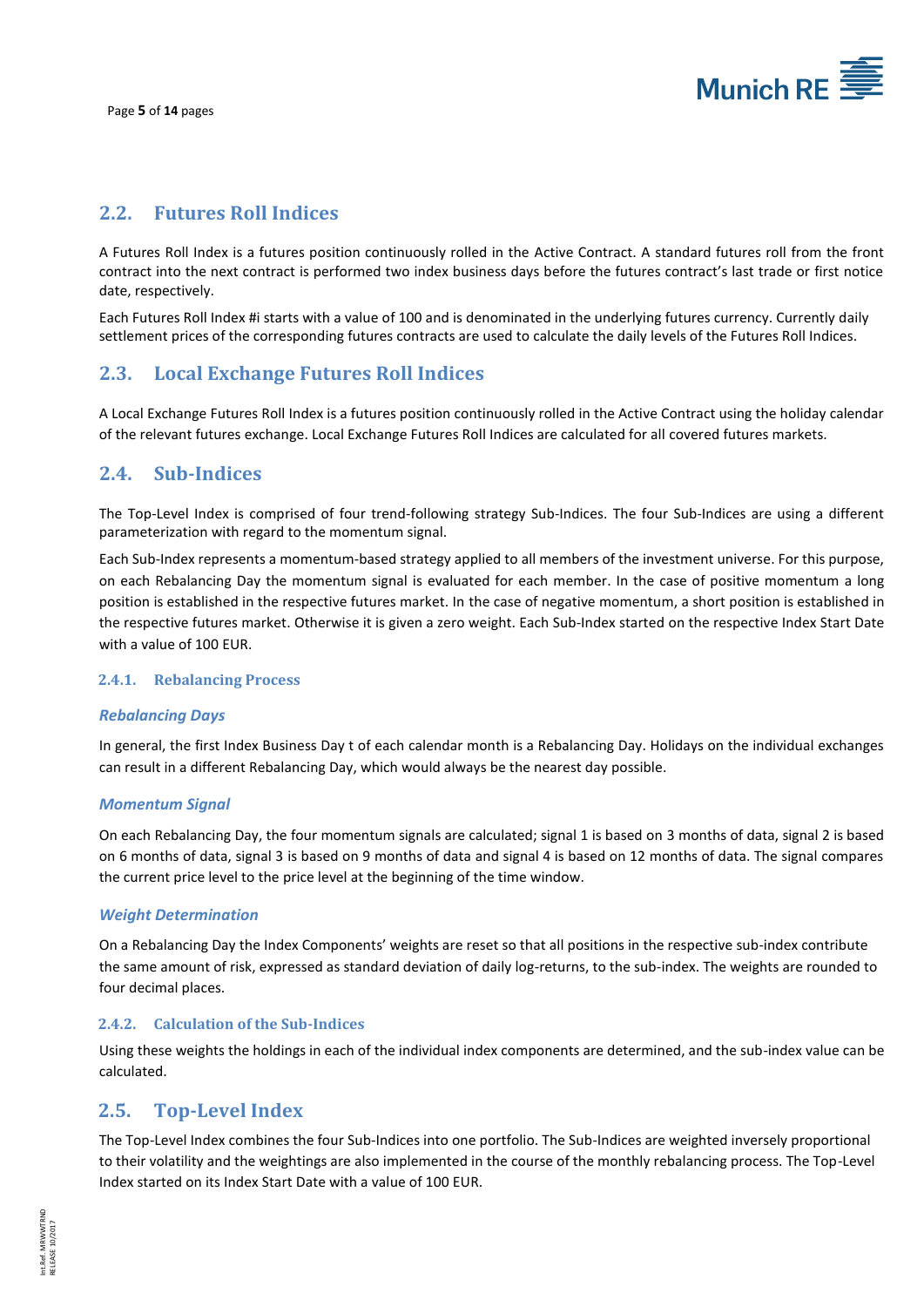

## <span id="page-6-0"></span>**2.6. MUNICH RE WORLD WIDE TREND INDEX (the "Index")**

The Index is a risk controlled version of the Top-Level Index. The applied risk control mechanism uses volatilities aiming at matching option market volatilities ("implied volatility approach"; assumption: implied volatility trades at 1.2 times realized volatility). The target volatility is 5%. The theoretical leverage is capped at 300%. The time series started on its Index Start Date.

To carry out the risk control mechanism the current portfolio composition and fx-adjusted log-returns of the index members are used to calculate the volatility estimator. The index has an annual management fee of 40bps per annum. The interest component of the total return index (the "O/N interest income") is added using the level of €STR (Bloomberg ticker: ESTRON <Index>) plus 0.085%<sup>5</sup>.

On the Index Start Date of the Index, the Index is initialized with 100 EUR. The daily closing price of the Index will be rounded to two decimal places.

#### *Market Impact*

Market impact of trades executed for the purpose of implementing the investment strategy are reflected in the performance of the Index. The market impact of a trade is calculated as the contract value traded times the tick size specified in the below table.

| #      | <b>FUTURES NAME</b>    | <b>Bloomberg</b><br><b>Ticker Prefix</b> | <b>Bloomberg</b><br><b>Ticker</b><br><b>Extension</b> | <b>NT</b> i    |
|--------|------------------------|------------------------------------------|-------------------------------------------------------|----------------|
| $i=1$  | OSE 10YR JGB           | <b>JB</b>                                | Comdty                                                | $\mathbf{1}$   |
| $i=2$  | <b>CME 10YR T-Note</b> | <b>TY</b>                                | Comdty                                                | $\mathbf{1}$   |
| $i=3$  | <b>CME 30YR T-Bond</b> | <b>US</b>                                | Comdty                                                | $\mathbf{1}$   |
| $i=4$  | TMX 10YR CGB           | CN                                       | Comdty                                                | $\overline{2}$ |
| $i=5$  | <b>ICE Long Gilt</b>   | G                                        | Comdty                                                | $\mathbf{1}$   |
| $i=6$  | <b>Eurex Euro-Bund</b> | <b>RX</b>                                | Comdty                                                | $\mathbf{1}$   |
| $i=7$  | <b>Eurex Euro-Buxl</b> | <b>UB</b>                                | Comdty                                                | $\overline{2}$ |
| $i=8$  | OSE Nikkei 225         | <b>NK</b>                                | Index                                                 | $\mathbf{1}$   |
| $i=9$  | CME E-mini S&P 500     | <b>ES</b>                                | Index                                                 | $\mathbf{1}$   |
| $i=10$ | CME E-mini NASDAQ-100  | <b>NQ</b>                                | Index                                                 | $\mathbf{1}$   |
| $i=11$ | Eurex EURO STOXX 50    | VG                                       | Index                                                 | $\mathbf{1}$   |
| $i=12$ | <b>Eurex DAX</b>       | <b>GX</b>                                | Index                                                 | $\mathbf{1}$   |
| $i=13$ | ICE FTSE 100           | Z                                        | Index                                                 | $\mathbf{1}$   |
| $i=14$ | <b>HKFE Hang-Seng</b>  | HI                                       | Index                                                 | $\mathbf{1}$   |
| $i=15$ | <b>ICE Brent Oil</b>   | <b>CO</b>                                | Comdty                                                | $\mathbf{1}$   |
| $i=16$ | <b>NYMEX Crude Oil</b> | CL                                       | Comdty                                                | $\mathbf{1}$   |
| $i=17$ | <b>COMEX Gold</b>      | GC                                       | Comdty                                                | $\mathbf{1}$   |

<sup>5</sup> Before 1 October 2019, the EONIA O/N rate (Bloomberg ticker: EONIA Index) has been used for this purpose.

 $\overline{a}$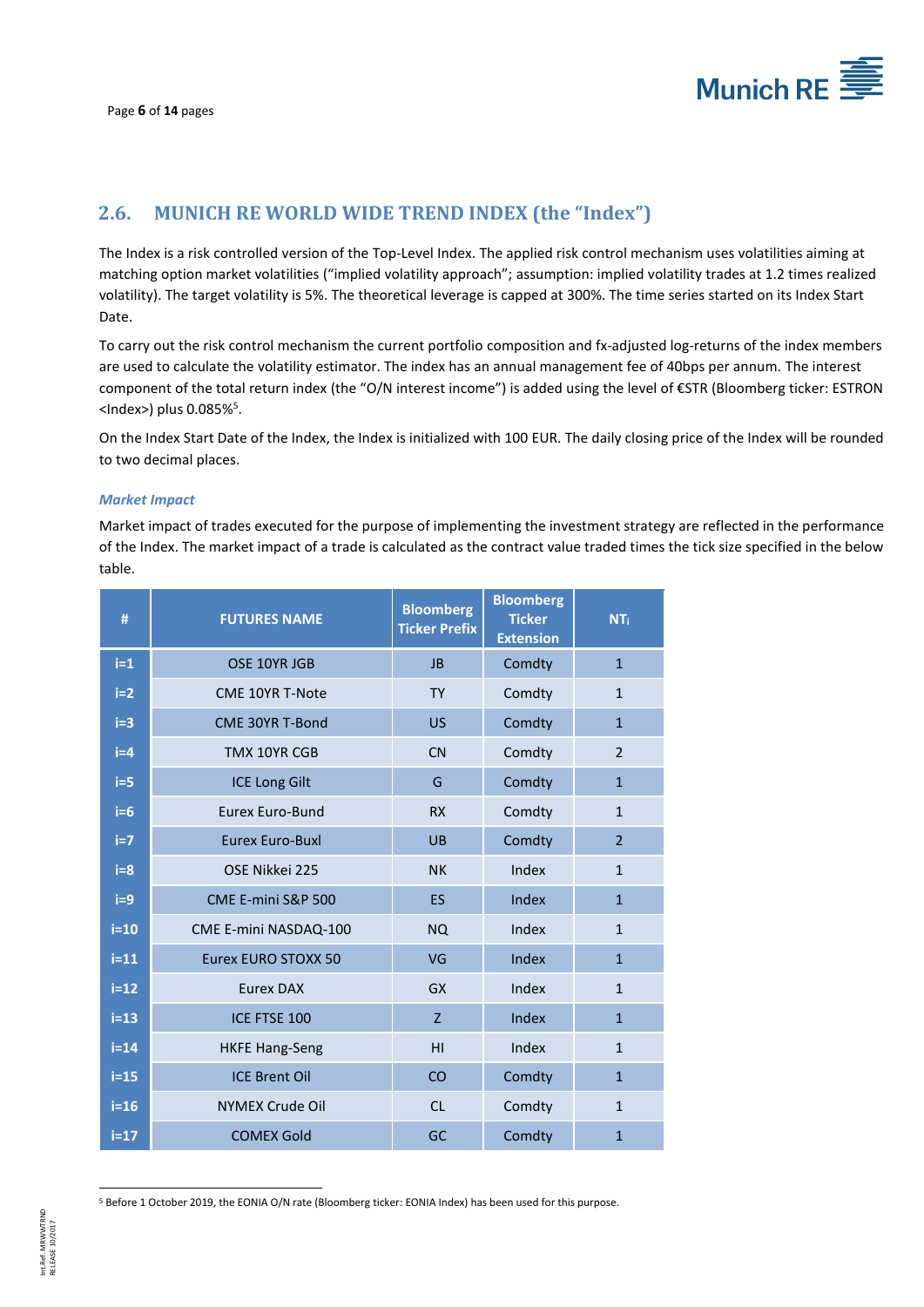

| $i=18$ | <b>COMEX Copper</b>          | HG        | Comdty | 2              |
|--------|------------------------------|-----------|--------|----------------|
| $i=19$ | <b>NYMEX Heating Oil</b>     | HO.       | Comdty | $\overline{2}$ |
| $i=20$ | <b>NYMEX Natural Gas</b>     | NG        | Comdty | 2              |
| $i=21$ | <b>NYMEX Platinum</b>        | <b>PL</b> | Comdty | $\overline{2}$ |
| $i=22$ | ICE LS Gas Oil               | QS        | Comdty | 2              |
| $i=23$ | <b>COMEX Silver</b>          | SI        | Comdty | $\overline{2}$ |
| $i=24$ | <b>NYMEX RBOB Gasoline</b>   | <b>XB</b> | Comdty | 2              |
| $i=25$ | <b>CME Euro</b>              | <b>EC</b> | Curncy | $\mathbf{1}$   |
| $i=26$ | <b>CME Japanese Yen</b>      | JY        | Curncy | $\mathbf{1}$   |
| $i=27$ | <b>CME Swiss Franc</b>       | <b>SF</b> | Curncy | 2              |
| $i=28$ | <b>CME British Pound</b>     | <b>BP</b> | Curncy | $\overline{2}$ |
| $i=29$ | <b>CME Canadian Dollar</b>   | <b>CD</b> | Curncy | $\overline{2}$ |
| $i=30$ | <b>CME Australian Dollar</b> | <b>AD</b> | Curncy | $\overline{2}$ |

#### *Index Calculation*

The risk controlled Index leverages the Top-Level Index and reflects the O/N interest income (atc/360), the fee deduction (atc/360) and the market impact. On the Index Start Date, the Index is initialized with 100 EUR.

## <span id="page-7-0"></span>**2.7. Accuracy**

<span id="page-7-1"></span>The daily closing price of the Index will be rounded to two decimal places.

## **3. Index Principles**

The Index is intended to reflect the performance of the investment strategy as defined in this handbook. The Index is denominated in EUR. The investment universe comprises of 30 markets from 4 asset classes (bonds, equities, commodities, currencies). A trend-following investment strategy is controlling the exposure to the individual markets. The portfolio is rebalanced and risk managed on a daily basis, repositionings may happen on a monthly basis. The Index is aiming at realizing a volatility of 5% per annum, as described in section 2.6.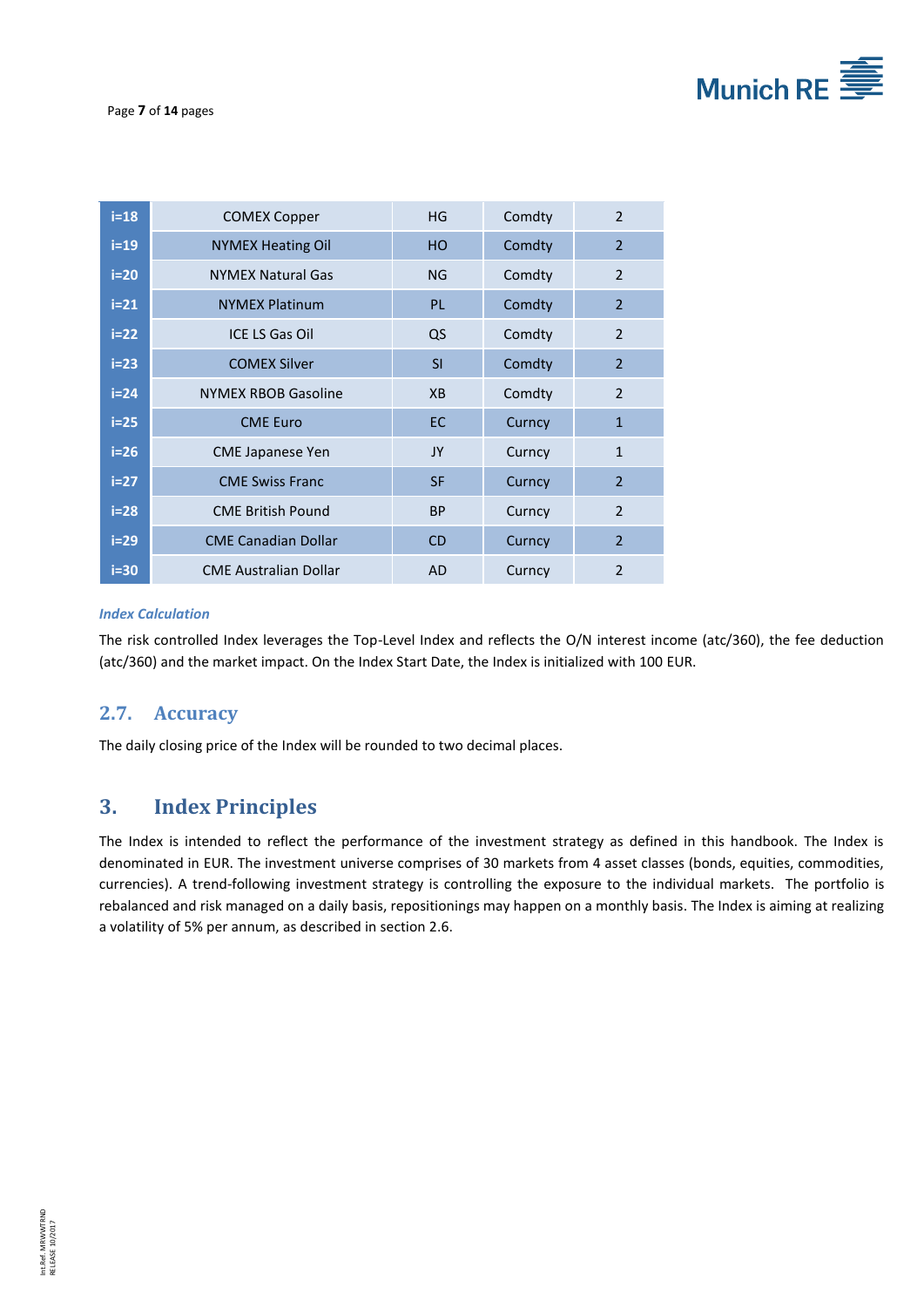

## <span id="page-8-0"></span>**4. Index Owner**

The Index Owner is Munich Reinsurance Company ("**Munich Re**" or "**Index Owner**"). The Index Owner will retain all ownership rights, expressed or otherwise, with respect to the Index, including the ability to license, sell or transfer any or all of its ownership rights with respect to the Index.

The Index Owner has appointed an independent Index Administrator and an independent Index Calculation Agent to maintain and calculate the Index. The Index Owner may in the future terminate the appointment of the Index Calculation Agent and/or the Index Administrator and appoint a replacement Index Administrator or Index Calculation Agent.

## <span id="page-8-1"></span>**5. Index Administrator / Index Calculation Agent**

The Index Owner has entrusted the day-to-day management and maintenance of the Index to an independent Index Administrator and an independent Index Calculation Agent.

The Index Administrator and the Index Calculation Agent is currently Solactive AG.

The Index Administrator and the Index Calculation Agent will maintain and employ the rules, procedures and methodology described in this document. This includes the implementation of changes to the Index and/or to the methodology under the instruction of the Index Committee (as defined below). The Index Calculation Agent is responsible for the publication of the values of the Index determined by it as well as any further publication in relation to the Index.

Subject to the terms set out in this document, any determination by the Index Calculation Agent will be made in its sole and absolute discretion by reference to such factors as it deems appropriate at such time. Any such determination by the Index Calculation Agent will, in the absence of manifest error, be final, conclusive and binding.

No assurance can be given that market, regulatory, juridical or fiscal circumstances will not arise that would, in the view of the Index Committee, make a modification or change of the methodology necessary, which then would have to be implemented by the Index Administrator.

## <span id="page-8-2"></span>**6. Calculation during Market Disruption Events and Index Adjustments**

In its role as Index Administrator Solactive AG (acting as applicable through the Index Committee) may in accordance with the terms of this document, adjust the calculation of, delay, suspend or permanently cancel the Index and may have no obligation to continue the calculation, publication and dissemination of the Index. Any such calculation adjustment, delay, suspension, cancellation or non-publication may have a negative impact on any instruments linked to the Index.

#### <span id="page-8-3"></span>**6.1. Index Committee**

The "**Index Committee**" is composed of staff from Solactive AG. The Index Committee is responsible to oversee the Index and the methodology described in this document.

It is the Index Committee's aim to maintain the Index liquid and tradable. This includes the response to an Market Disruption Event, Index Modification and/or Index Correction (each as defined below), which will be implemented by the Index Administrator.

To meet its objectives, the Index Committee may – based on a defined set of internal rules - exercise limited discretion with respect to the modification the methodology described in this document in relation to either of the Index, including, but not limited to, in case an Index Modification and/or Index Correction (together "**Index Adjustments**") or a Market Disruption Event has occurred.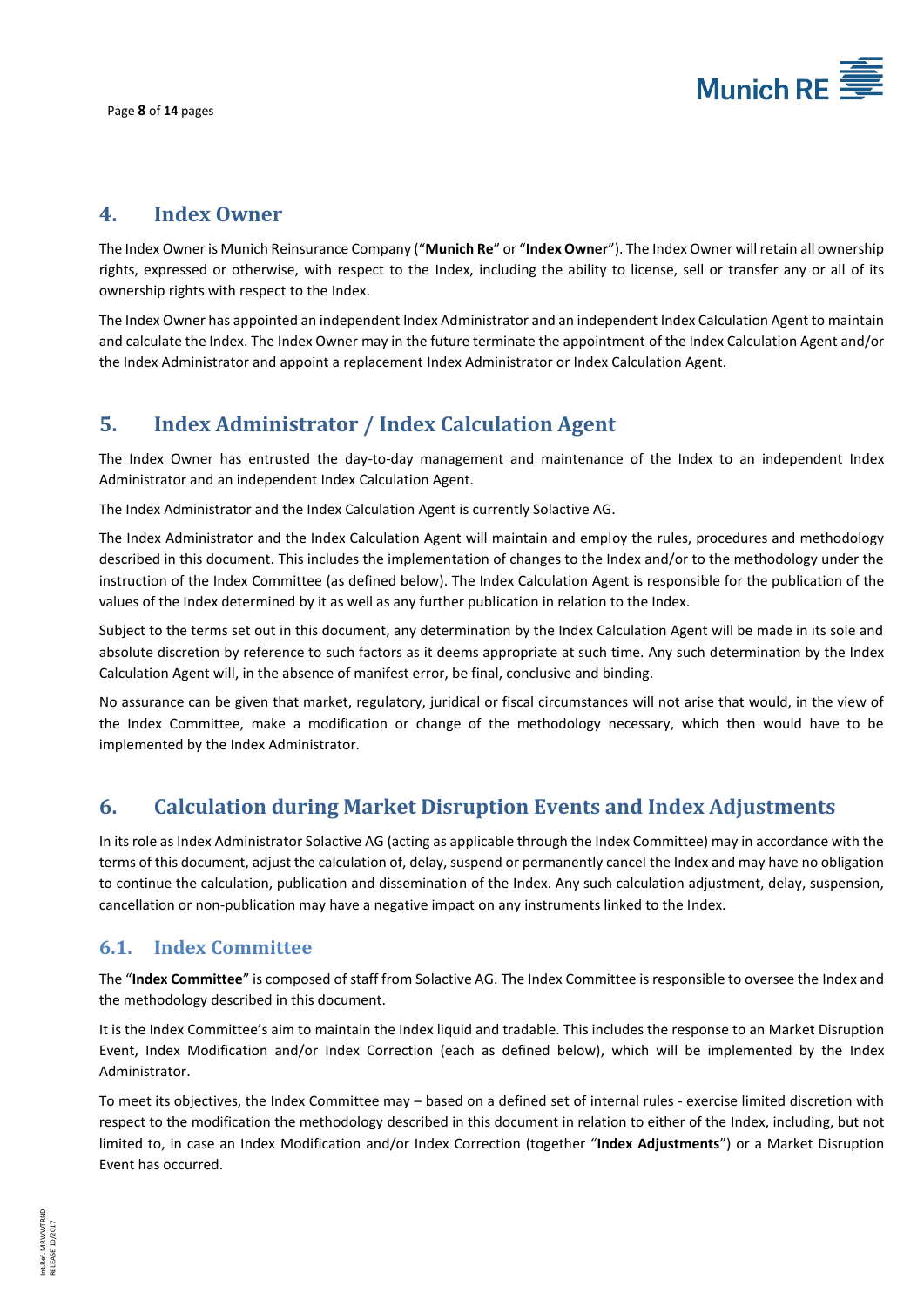

In case of a reaction by the Index Committee on one of these circumstances, the proposed change(s) and action(s) in relation to the Index will be reported by the Index Committee to the Index Administrator. Any such change(s) or action(s) are publicly announced by the Index Administrator as outlined below.

## <span id="page-9-0"></span>**6.2. Market Disruption Event**

Local market disruptions can have a global effect. Market disruptions can severely adversely affect the performance of the Index.

If on any Index Business Day a Market Disruption Event (as defined in the 2002 ISDA Equity Derivatives Definitions) has occurred, the Index Administrator shall calculate the value of the Index for such Index Business Day using a value for the affected Index Component(s), which is determined by the Index Committee in its sole and absolute discretion, having regard to the then prevailing market conditions, the last reported trade price of such Index Component(s) and such other conditions that the Index Committee, in its sole and absolute discretion, determines relevant for the valuation of such Index Component(s).

A Market Disruption Event is defined as the occurrence or existence of (a) a Trading Disruption, (b) an Exchange Disruption, which in either case the Index Committee determines is material at any time during the one hour period that end at the relevant settlement time, or (c) an Early Closure (each as defined in the 2002 ISDA Equity Derivatives Definitions).

## <span id="page-9-1"></span>**6.3. Index Adjustments**

#### *Index Modification*

The Index is subject to certain modifications in situations, in which it is difficult or impossible for the Index Calculation Agent to calculate the value of the Index or to maintain the Index Principles with the chosen calculation parameters or variables and Index Components. Another reason for modifications includes situations, in which the index production costs increase, for example due to licensing issues, or situations, in which the index production costs can be decreased for example by using alternative data sources, which have at least the same quality as the replaced data source.

Consequently, the Index Committee may make discretionary decisions with regard to the calculation of the Index (including but not limited to changing the published methodology, make adjustments to the composition or calculation parameters and variables of the Index or the cancellation of the Index).

The Index Committee will make reasonable efforts to assure that such modifications, changes and replacements will result in a methodology that is consistent with the methodology described above.

#### *Index Correction*

If the Index Administrator determines that a material error has occurred in the calculation of the Index, the Top-Level Index and/or its Sub-Indices, resulting in publication of a materially inaccurate value of the Index, the Index Administrator may instruct the Index Committee to advise the Index Calculation Agent to calculate and publish a corrected value for the Index.

The Index Committee shall determine according to its internal rules, whether such corrected value of the Index shall for the purposes of the calculations of the Index apply from the date such correction is published or on a retrospective basis.

#### *Publication of Index Adjustments*

Changes to the Index Components or to the methodology of any of the Index as decided by the Index Committee and implemented by the Index Calculation Agent will be announced as promptly as is reasonably practicable and normally at least 60 Index Business Days prior to the effective date of such change(s).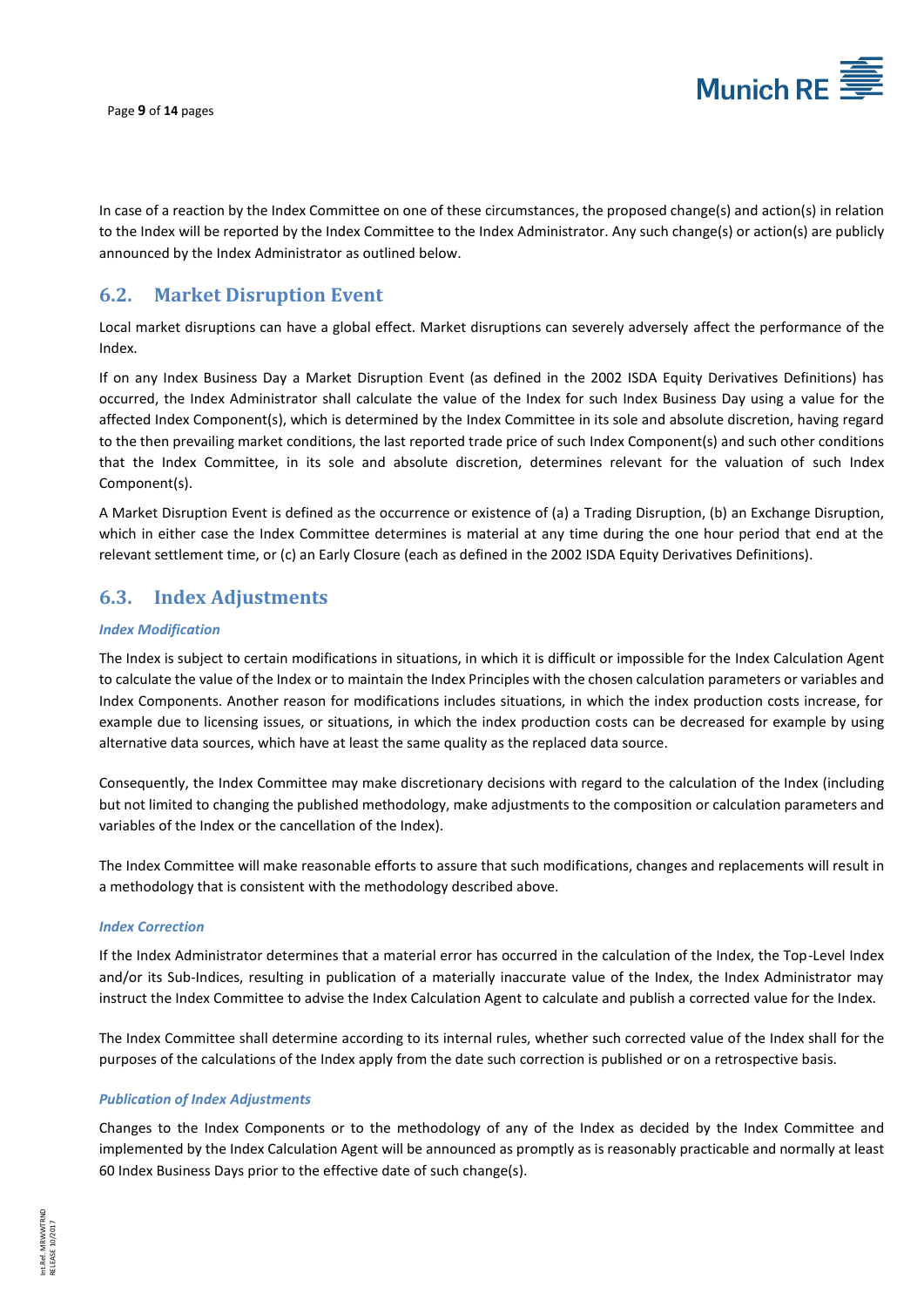

Page **10** of **14** pages

Changes decided by the Index Committee and implemented by the Index Calculation Agent in response to Market Disruption Events will be announced by the Index Calculation Agent as promptly as it is reasonably practicable.

## <span id="page-10-0"></span>**7. Historical Data**

The values of the Index between the Index Start Date and the Index Live Date have been determined by reference to historical data and must be considered as simulated and thus purely hypothetical. It is provided as an illustration of how the Index would have performed during the period had the Index Calculation Agent began calculating the Index on the Index Start Date using the methodology described in this document. This data does not reflect actual performance, nor was a contemporaneous investment model run of the Index. Whilst any such methodology or assumption is, in the view of the Index Owner, reasonable, the use of historical data may result in material differences between the simulated performance of the Index, prior to the Index Live Date, and any subsequent actual performance. The Index history before the Index Live Date has been determined by the Index Owner and has only partially been verified by the Index Calculation Agent.

Historical levels of the Index for the period from and after the Index Live Date are calculated with reference to the official closing levels of the Index Components determined based on the latest available data published by the relevant futures exchanges and/or benchmark administrators and/or as delivered via the employed information systems.

Past performance of the Index is not a reliable guide to future performance and the past performance of the Index may have been determined on terms different to those described in this Index Handbook. No assurance, representation or warranty is given of the future performance of the Index or that it will achieve its objective. Instruments linked to the Index can fluctuate in price or value and prices, values or income may fall against the interests of any investor exposed to the performance of the Index. Changes in rates of exchange, rates of interest and prices of any Index Components, among other things, may have an adverse effect on the value of the Index.

#### <span id="page-10-1"></span>**8. Contact**

#### <span id="page-10-2"></span>**8.1. Index Owner**

The Index Owner can be contacted at the following address:

Munich Reinsurance Company Financial Solutions Königinstrasse 107 80802 Munich Germany

<span id="page-10-3"></span>Internet: [http://www.munichre.com](http://www.munichre.com/)

#### **8.2. Index Administrator**

The Index Administrator can be contacted at the following address:

Solactive AG Guiollettstrasse 54 60325 Frankfurt am Main Germany

Internet: [http://www.solactive.com](http://www.solactive.com/)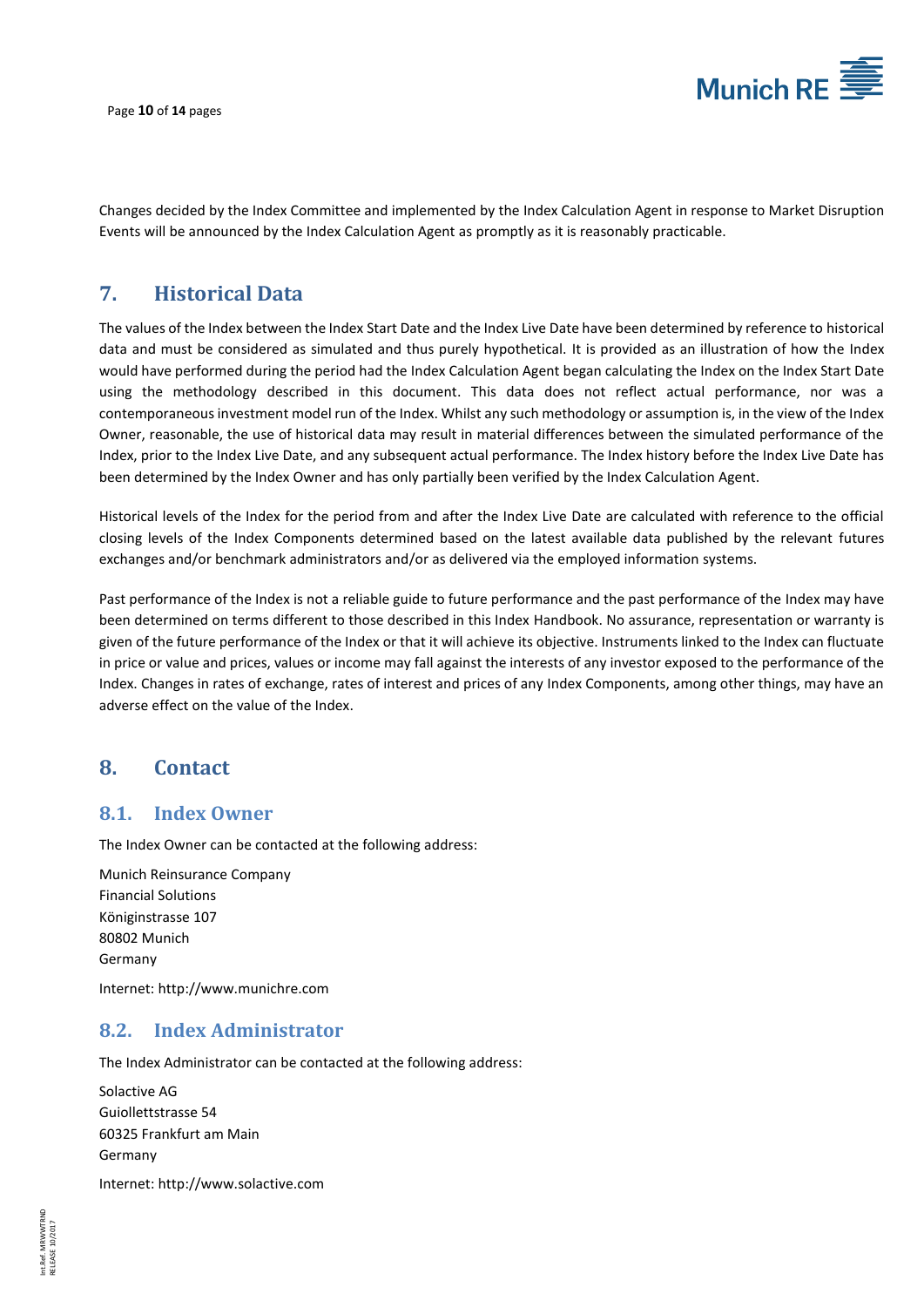

## <span id="page-11-0"></span>**8.3. Index Calculation Agent**

The Index Calculation Agent can be contacted at the following address:

Solactive AG Guiollettstrasse 54 60325 Frankfurt am Main Germany

<span id="page-11-1"></span>Internet: [http://www.solactive.com](http://www.solactive.com/)

#### **9. Risk Provisions**

Without prejudice to the Disclaimer in Section 9, regard should be had to the non-exhaustive risk factors below which describe events or circumstances that may affect the calculation and/or the performance of the Index and may be material for the purposes of assessing the risks associated with any investment related to the Index.

#### <span id="page-11-2"></span>**9.1. Nature of the Index**

The Index is a rules-based formula that enables the value of the Index to be calculated from time to time. Although instruments may be issued or entered into whose return is linked to the performance of the Index, the Index is not itself an investment or instrument and does not give any person any entitlement to, or ownership interest in, any Index Components or any other obligation or asset referenced (directly or indirectly) by the Index.

#### <span id="page-11-3"></span>**9.2. Potential Conflicts of Interest**

Potential conflicts of interest may exist in the internal teams, divisions or entities of the Munich Re Group. For example, one team may make determinations and take actions in relation to the Index in its capacity as Index Owner, while another team within the organisation may issue or promote/sell products linked to the Index.

In addition, a further team within the organisation may have trading positions in or relation to instruments and assets to which the performance of the Index is directly or indirectly linked (including any Index Component). No entity within the Munich Re Group shall have any duty or obligation to take into account any impact in the performance of the Index when effecting transactions in such instruments and assets.

#### <span id="page-11-4"></span>**9.3. Risks associated with an investment in instruments linked to the Index**

#### *Counterparty Risk*

Instruments linked to the Index may be exposed to counterparty credit risk. If an entity trades, enters into or issues any such instruments and becomes insolvent it may not be able to meet all of its payment obligations.

#### *Interaction Risk*

The value of the Index is based on the performance of different investment types. Different types of financial risk may interact unpredictably on these investments, particularly in times of market stress.

#### *Tax*

The value of the Index may be reduced to account for certain taxes and other deductions and therefore, may impact the performance of the Index and returns on any instruments linked to the Index.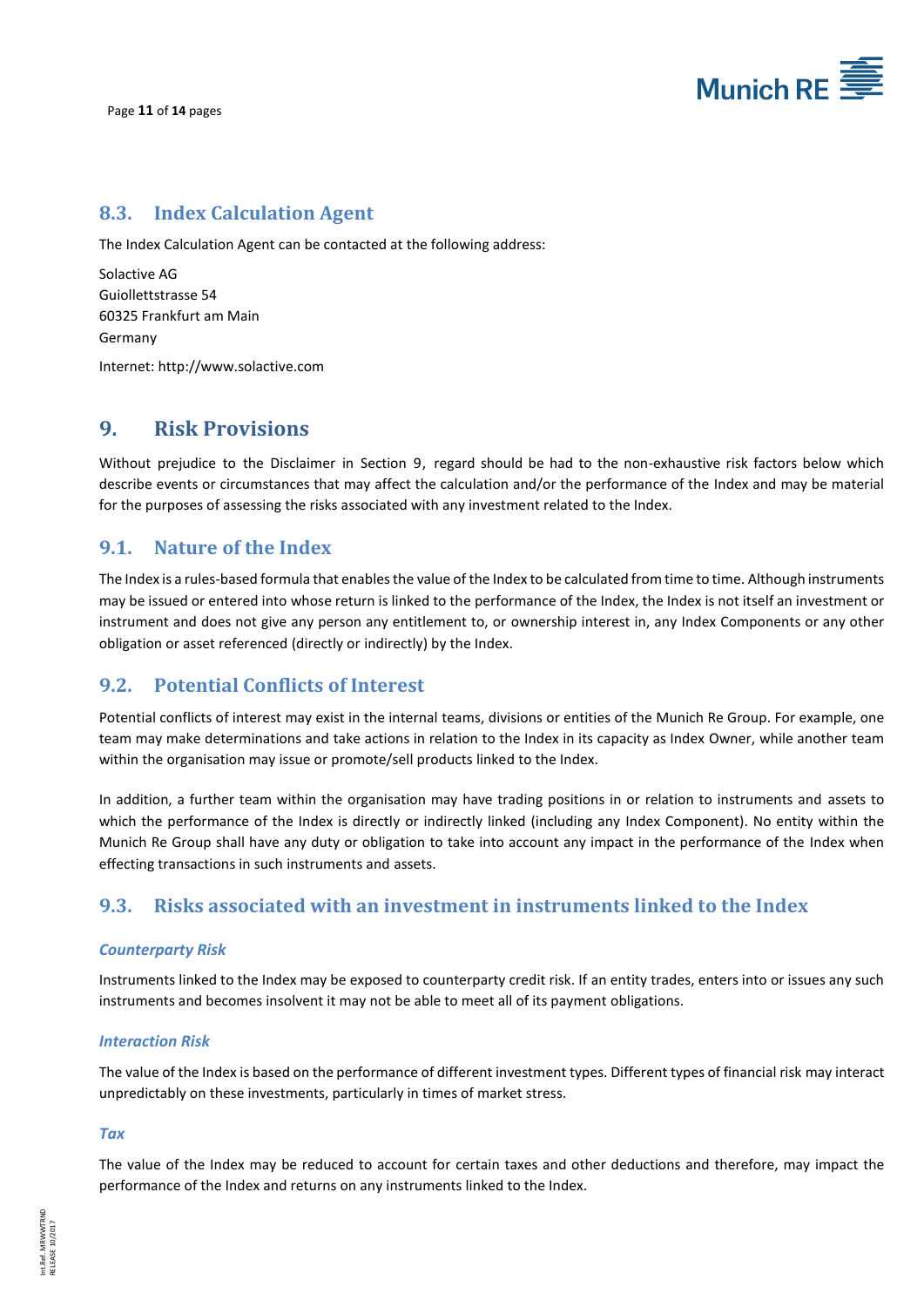

#### *Duty of Care*

Subject always to their regulatory obligations and except as may be required by applicable law, neither the Index Owner, the Index Administrator (including where it acts through the Index Committee) nor the Index Calculation Agent shall have a duty of care or any fiduciary duty to any person in respect of the Index including any investor in any instrument linked to the Index. Neither the Index Owner, the Index Administrator nor the Index Calculation Agent is acting as an investment adviser or manager or providing advice of any nature in relation to the Index or any instrument linked to the Index.

#### *Other Risks*

There is no guarantee, warranty or assurance that this document discloses all possible factors that may affect the performance of the Index and the risks of investing in any instrument that is linked to the Index.

Before investing in any such instrument, you must satisfy yourself that you fully understand the risks of such investment and you are solely responsible for making an independent appraisal of and investigation into the Index and should not rely on this document as constituting investment advice.